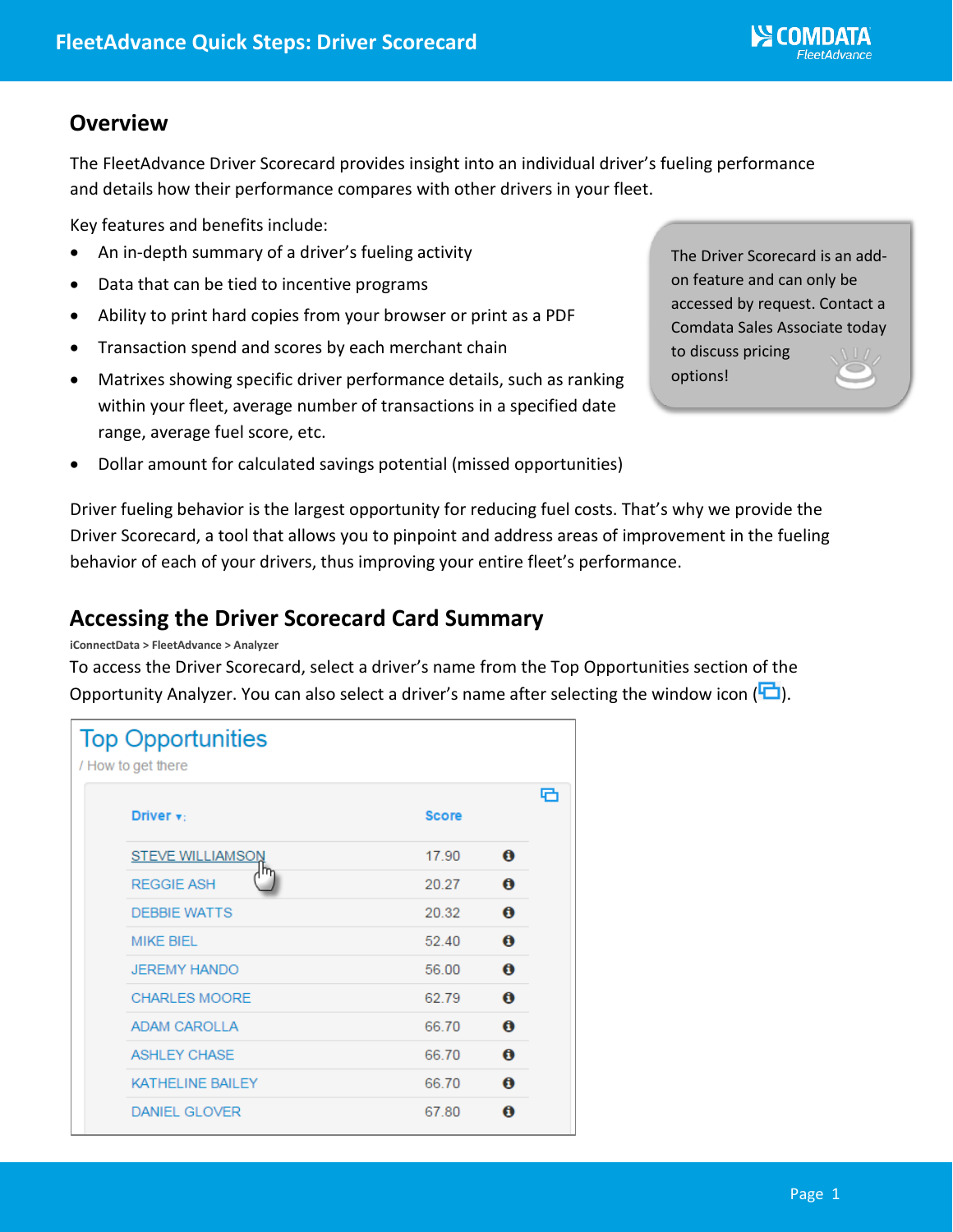The Driver Scorecard contains five detailed sections that clearly outline a driver's performance. Please note that the data displayed on the scorecard is based on the date range selected at the top of the Opportunity Analyzer page.

| select a customer id:  | select date range:           | show only:                          |
|------------------------|------------------------------|-------------------------------------|
| 77777 - CARD EMBOSSING | 萹<br>12/12/2014 - 01/12/2015 | Dav<br>Week<br><b>Month</b><br>Year |

### **Card Summary**

Use Card Summary to see specific details related to a driver's transaction activity, such as total transactions, total gallons purchased, total alerts, etc.

| <b>Driver Scorecard</b> / FOR REITER LIZ / FROM Mar 10, 2015 TO Mar 15, 2015 |                                                                                                                                                                                                                                                                                                |                                 |                                                                      |                                             |  |  |
|------------------------------------------------------------------------------|------------------------------------------------------------------------------------------------------------------------------------------------------------------------------------------------------------------------------------------------------------------------------------------------|---------------------------------|----------------------------------------------------------------------|---------------------------------------------|--|--|
|                                                                              | Card Summary<br><br><br>------------------------------<br>--------------<br>-----------<br>*****************<br>-----------<br>******************************<br>-----------<br>******************************<br>--------<br>----                                                             | $- - - - -$<br>----<br>---<br>- | $-1 - 1 - 1 - 1 - 1$<br>------------<br>**************************** |                                             |  |  |
|                                                                              | *****************************<br>24 Transactions / 2187.<br><b>****************************</b><br><b>****************************</b><br>************************ **<br>************************<br>********************<br>*********************<br>*******************<br>***************** |                                 | *************************************<br>.<br>$-1 - 1 - 1 - 1$       | Average PPG / \$203.12 Missed Opportunity / |  |  |
|                                                                              | <br><br>You had an average fuel<br><br><br><br>-----<br>-----<br>score of 69.11.<br>.<br>.<br><br>-----<br>---------------                                                                                                                                                                     | --------------                  | Of all drivers in the fleet,<br>you were in the 7%<br>               | Your transactions triggered<br>8 alerts.    |  |  |

#### **Key Points:**

- The section, **Of all drivers in the fleet, you were in the X%**, represents the driver's rank within your fleet. The higher the percentage, the higher the rank. This number is based on the driver's average fuel score.
- The **Average PPG** is a roundup of the actual number for more accurate representation. Note that this also takes negotiated discounts into account.
- **Potential Savings** is the total amount your driver could have saved by fueling at lower priced locations.
- Select the print icon ( $\bigoplus$ ) in the top-right corner to print the scorecard from your browser or to print as a PDF.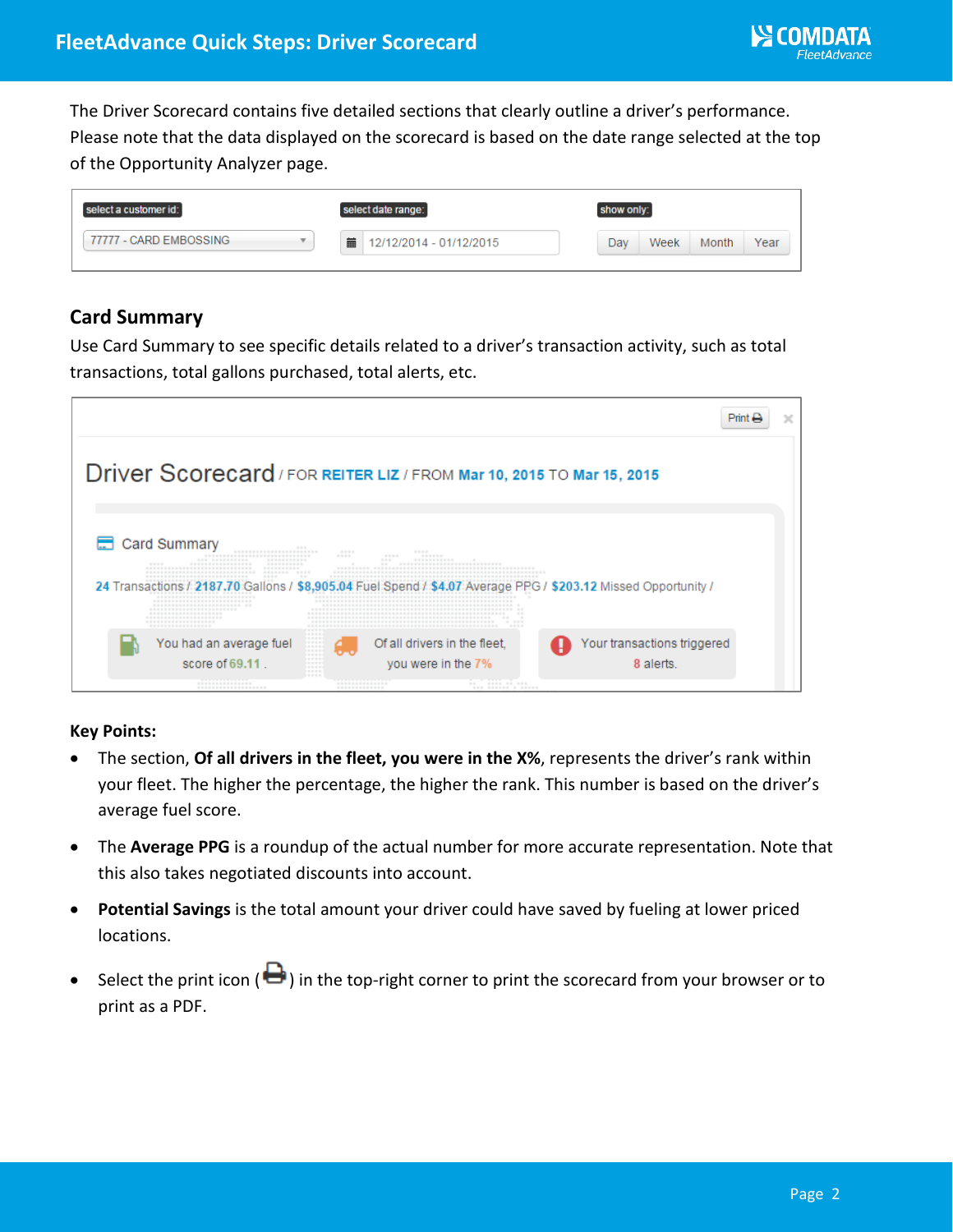## **Score Metrics**

Score Metrics provides a detailed view of your driver's transaction scores and how they compare to other scores within your fleet. Use this section to identify scores that are below the fleet's average.



The line graph displays the score of each transaction within the selected date range. The blue line represents all transactions within your fleet, while the black line represents the transactions for the driver you're viewing. Hover your cursor over a dot on either line to view a score.



The circle graph displays the percentage of transactions that fall within the FleetAdvance score ranges (above 90, 70-90, and below 70). Hover your cursor over a section of the graph to see the total number of transactions.

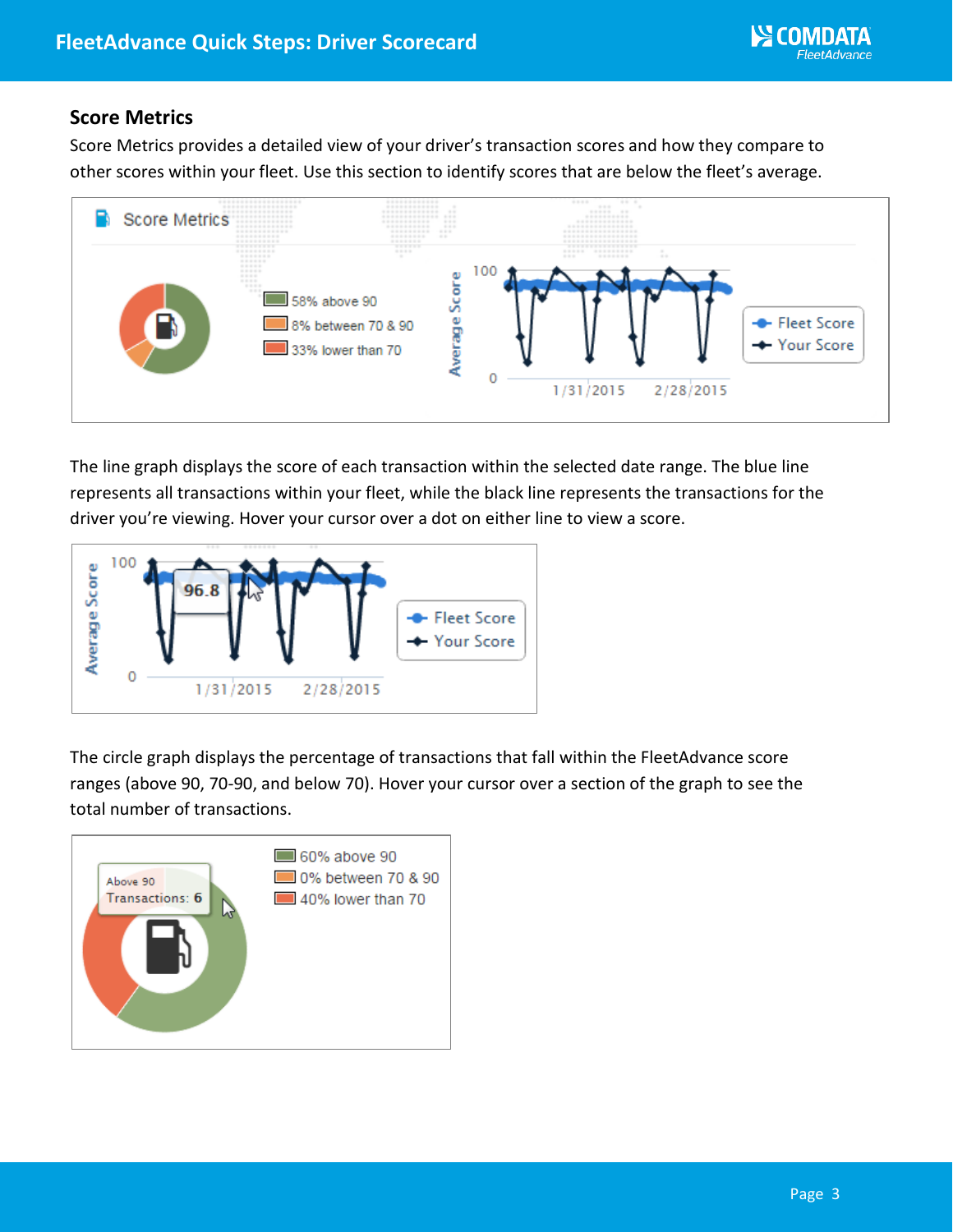### **Performance**

This section further details the driver's performance in comparison to other drivers in terms of average score, overall rank, and total number of alerts and transactions. Use this section to gain a better understanding of your driver's fleet ranking.



#### **Key Point:**

The blue bar represents the fleet's average in terms of score, rank, alerts, and transactions. The gas pumps represent where your driver falls in relation to the average. For example, if your driver's average score is below the fleet's average, the far left gas pump will be shorter than the blue line. If the driver fuels more than the fleet's average number of transactions, the gas pump on the far right will be taller than the blue line.

### **Saving Potential**

Saving Potential displays the number of transactions that were priced higher than the lowest prices available. The dollar amount represents the total amount your driver could have saved by fueling at alternative locations. For example, the image below tells us that this specific driver overspent \$203.12 by going to eighteen higher priced locations. **Reminder:** The data in the



transactions that were higher than the best price on the segment. By selecting a higher priced location you spent \$203.12 more.

scorecard is based on the date range selected in the Opportunity Analyzer. We recommend a monthly view for each scorecard.